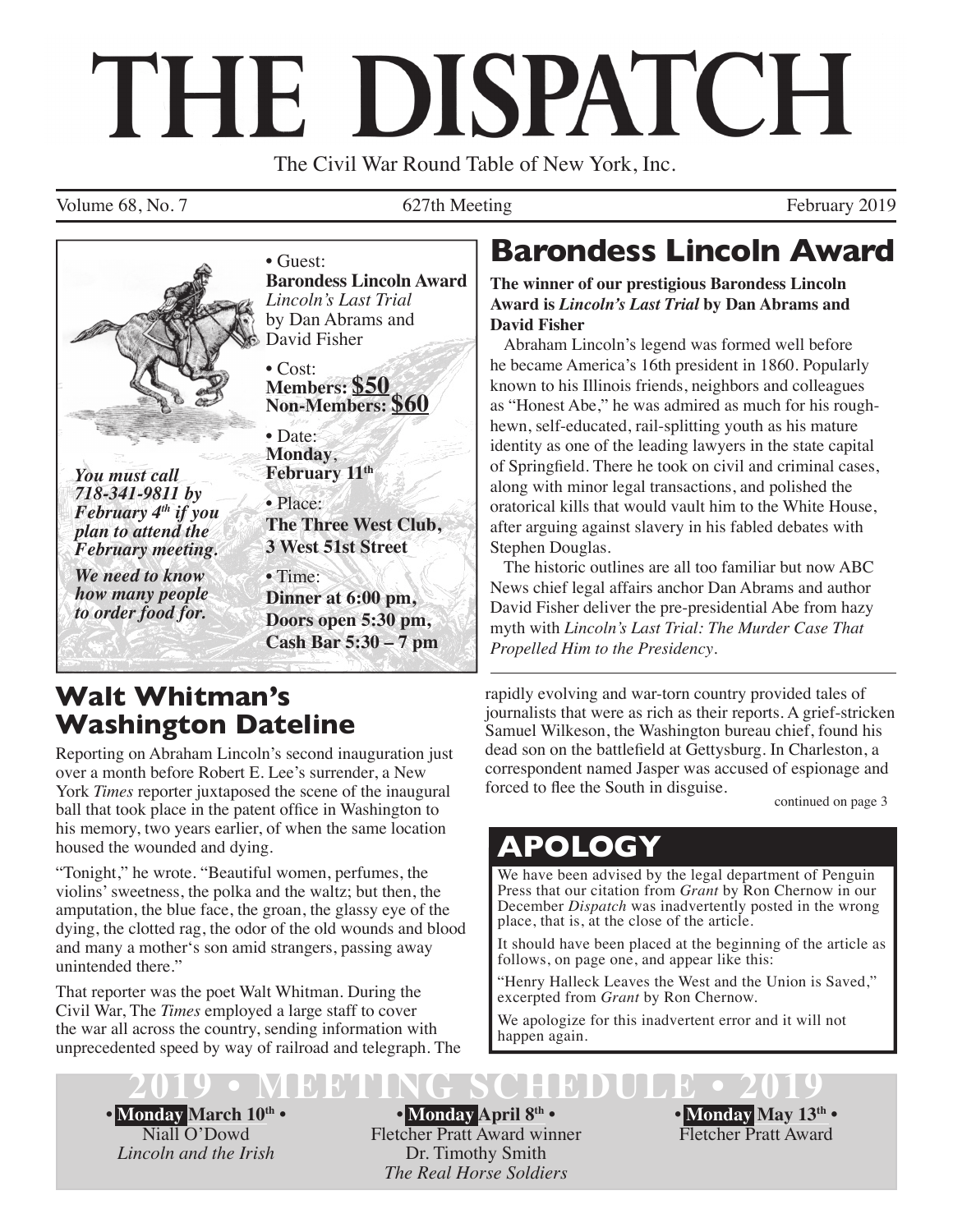## **President's Message**

It is with happy heart that I am able to deliver our message for this year as we present the Barondess Lincoln Award to David Fisher, whose book *Lincoln's Last Trial* sheds light on how someone who might have been thought to be outgrowing his local issues still cared enough to take a chance and protect the innocent. David Fisher, it will be a pleasure to introduce you to the members of our Round Table.

David Fisher and Dan Abrams are joining the ranks of winners as esteemed as Harold Holzer and Jack Davis, as well as Tony Kushner and Gore Vidal. Even Governor Mario Cuomo has shared this honor.

As we reflect on President Lincoln's legacy, and the ethical decisions he was forced to make, we now have to reflect on what today's world leaders will have to do, with America as the canary in the coal mine for leadership in regards to freedom and global history. Let these meetings be a reminder that things can always be darker than they are now, and that violence in the face of disagreement is never the answer.

Next month we have the pleasure of welcoming a confidante of one of our former presidents, Bill Clinton. Niall O'Dowd was instrumental in Ireland's Good Friday peace agreement, and has written both about the Irish during the American Civil War and Irish-Americans during the great tragedy of September 11th, 2001.

Please enjoy our meeting this month, and we look forward to seeing you in March. God Bless America.

#### *MICHAEL N. CONNORS*



### **Dues are due**

If you haven't already paid your dues, please send your checks in now. After October, the price rises to \$60. If we don't hear from you by January 1, we will be obliged to drop your name from our mailing lists. Sorry about that. **We now have three yearly dues categories:**

|                    | <b>Individual</b> | Family |                    |
|--------------------|-------------------|--------|--------------------|
| <b>Basic</b>       | \$60              | \$80   |                    |
| <b>Silver</b>      | \$70              | \$95   |                    |
| Gold               | \$120             | \$170  |                    |
| <b>Out of Town</b> | \$25              | \$35   | (75 miles or more) |
| <b>Student</b>     | \$25              |        |                    |

New members please add \$10 initiation fee

You may choose any appropriate amount to send in, but it will be greatly appreciated if you are able to remit the amounts in the second or third categories.

**Send dues to CWRTNY 139-33 250th Street, Rosedale, N.Y. 11422 Do not include your dues and dinner payment on the same check.**

# **THE DISPATCH**



Founded January 24, 1951

The Dispatch is published monthly, except July and August, by

#### **The Civil War Round Table of New York, Inc.,**

139-33 250th Street, Rosedale, N.Y. 11422 Telephone CWRT/NY at (718) 341-9811

During business hours.

#### **OFFICERS**

President Michael Connors V.P. Programs Kris Kasnicki V.P. Operations Joan McDonough Secretary Pat Holohan Treasurer Bud Livingston

#### **BOARD OF DIRECTORS**

*Term Expiring 2019* William Finlayson Judith Hallock

*Term Expiring 2020* Paul Weiss Dan McCarthy

*Term Expiring 2021*

 Beth Connors Carolyn Roxon

 Margaret Echanique: Member at large

Editor E.A. (Bud) Livingston Copy Editor/ Club Liaison Joan McDonough P.R. Martin Smith

Merchandise Paul Weiss

**Email: cwrtnyc1@gmail.com Website: http://www.cwrtnyc.org**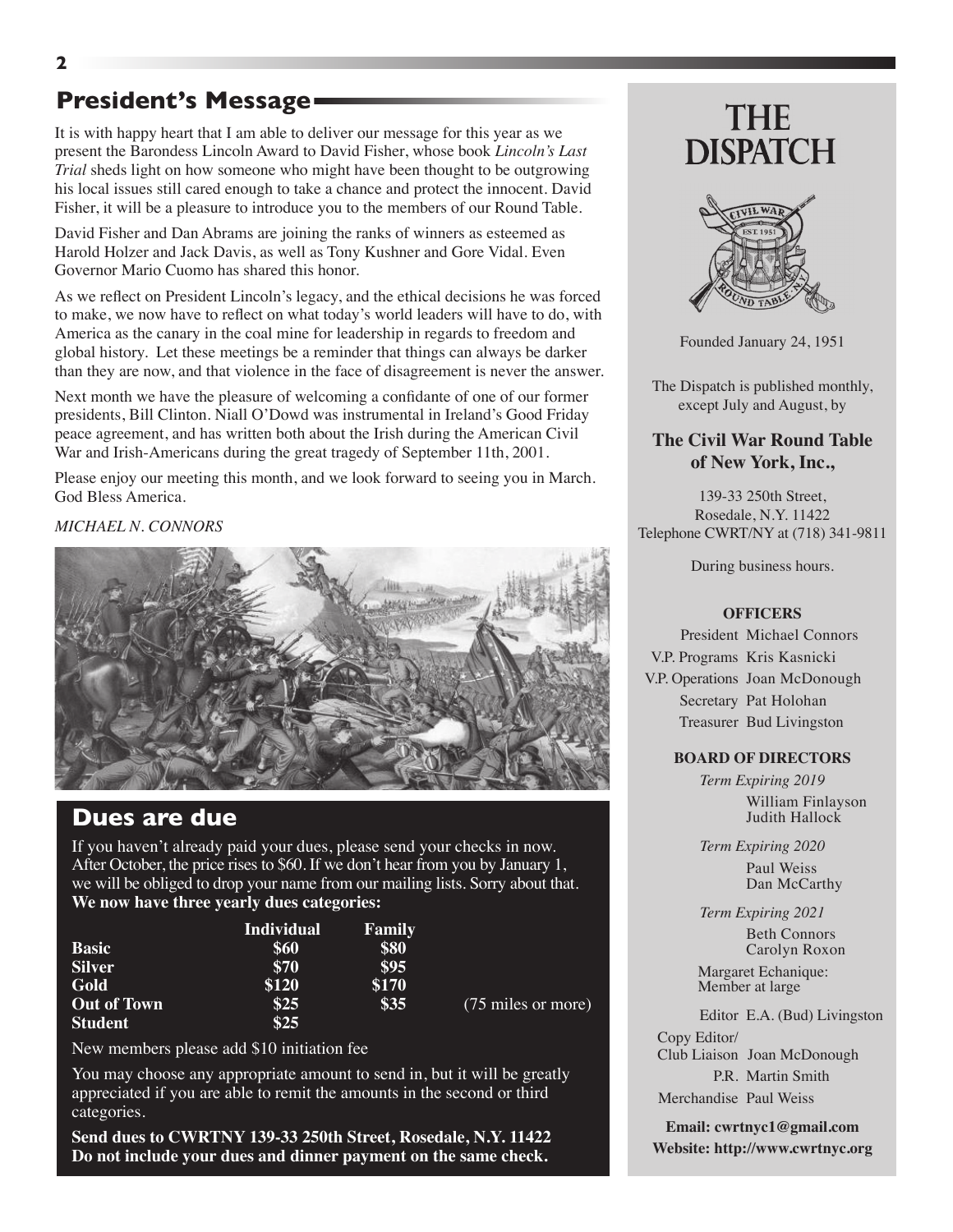## **February During the Civil War**

#### **1862**

**16** – Simon B. Buckner, the brand new commander of Fort Donelson, gives his unconditional surrender to U.S. Grant, as the war takes an ungentleman-like turn.

**25** – Union forces storm into Nashville and the capital of a Confederate state is again the capital of Tennessee, U.S.A.

#### **1863**

**8** – The mailing privileges of the Chicago *Times* are suspended by military order for allegedly making disloyal statements. (The same for the Brooklyn *Eagle.*)

**23** – Simon Cameron, former secretary of war, is sent to Siberia. His replacement is the humorless but very efficient E.M.Stanton who had badly hurt Lincoln with insults in antebellum days.

#### continued from page 1

Yet for today's readers, one of the most recognizable wartime bylines isn't that of a correspondent on the front lines, but Whitman's. The poet had only just begun to acquire the popular appeal he would achieve over the second half of his life; at the time of the war, he was working as a government clerk in Washington and volunteering as a nurse. To supplement his salary, he worked as a free lancer for newspapers back in his native New York.

"He is eloquent in his praise of common soldiers, of their dignity, stoicism and dedication to the preservation of the Union," said Kenneth M. Price, co-editor of the Walt Whitman Archive at the University of Nebraska -Lincoln. "Whitman had little patience with bloated accounts of war as grand and heroic. He saw the effects of war up close in the hospitals."

In the 1860s, The *Times* was a leading Republican paper. The editor, Henry Jarvis Raymond, was chairman of the Republican National Committee and a loyal supporter of Lincoln. Raymond's strong conviction in preserving the Union closely aligned with Whitman's own wartime politics, making the paper a natural outlet for his writing. Whitman also wrote for The Brooklyn *Daily Union* and The Brooklyn *Daily Eagle*, where he once worked as an editor.

Whitman's descriptions of Washington showed a diverse population coexisting in a city he saw as "royal plenty and nature's own bounty - American, prairie-like. "The capital contained multitudes, a broken, but functioning Congress working beneath an unfinished Capitol dome that would house the Statue of Freedom, cast by the slave craftsman Philip Reid.

Bridging the gap between Washington's elite and the everyday soldier was Lincoln. He painted a modest image of the president, "dressed in plain black, somewhat rusty and dusty" - yet in his features Whitman described a powerful aura.

#### **1864**

**20** – Florida's main battle – Olustee, near Lake City- takes place where the CSA, under Joseph Finegan, gives the Union troops a bloody nose.

**22** – There is a fight, at Ivey's Farm or Ivy's Hills – whatever you call it as N.B. Forrest humiliates Union forces under W. Sooy Smith.

#### **1865**

**18** – Payback time for South Carolina as Columbia burns and Sherman destroys everything of military value in the defenseless South.

**22** – The Rebel's last major fort is now lost. The Yankees take Wilmington, N.C., without a fight practically ending the need for the Blockade.

"None of the artists or pictures have caught the deep, though subtle and indirect expression of this man's face," he wrote.

"They have only caught the surface. There is something else there. One of the great portrait painters of two or three centuries ago is needed."



Whitman spent his free time listening to soldiers from all over the country, writing their letters and bringing them gifts or food. His literary portraits of the wounded provided readers with a view that focused on healing and commonality.

"Through kindness, small gifts and love he assisted some men through the pain of amputation and the indignities of dysentery," Dr. Price said. "Several soldiers credited him with saving their lives."

The war years inspired some of his most famous works: he would come to be called the "poet of democracy,'' and in writing for The *Times*, Whitman was piecing together a divided, changing nation.

"I find men here from every State in the Union, without exception,'' Whitman wrote in 1863."I now doubt whether one can get a fair idea of what this war practically is, or what genuine America is, and her character, without some such experience as this I have had for the past seven or eight months in the hospitals."

By Will Dudding From the NY *Times* 10/23/2018